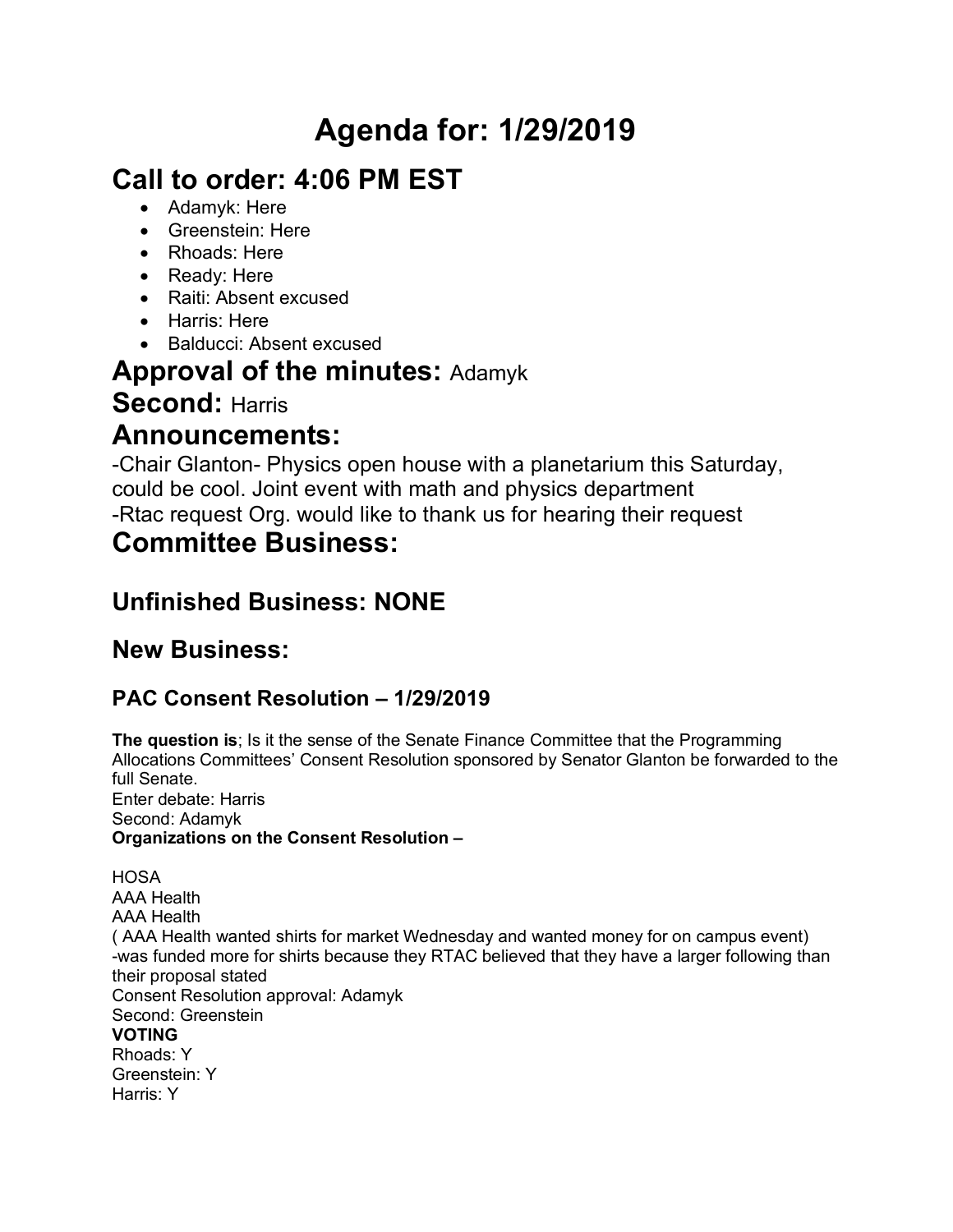**Motion To move Calendar: Harris Second: Adamyk Calendar adjusted to read over Bill 10 then move on to RTAC Consent Resolution**

#### **Bill 10 – Read through Chapters 802 through 803.10 Discussed the use of the SGA logo on entities funded through SGA First Reading of bill Breakdown of consideration:** 1/23/2019 – Chapter 800 1/23/2019 – Chapter 801 1/29/2019 – Chapter 802 1/29/2019 – Chapter 803 Amending motion: Adamyk Second: Harris Amended 803.9 to read "The OCO Category shall be used to pay for items costing in excess of \$5,000 dollars and a life expectancy of at least a year" Motion Passes unanimously 2/12/2019 – Chapter 804 2/19/2019 – Chapter 805 2/26/2019 – Chapter 806 3/5/2019 – Chapter 807 3/12/2019 – Chapter 808 3/19/2019 – Chapter 809 3/26/2019 – Chapter 810

4/2/2019 – Chapter 811

4/9/2019 – Chapter 812

### **Tabled until further consideration**

### **RTAC Consent Resolution – 1/29/2019**

**The question is**; Is it the sense of the Senate Finance Committee that the Resources for Travel Allocations Committees' Consent Resolution sponsored by Senator Johnston be forwarded to the full Senate.

#### **Organizations on the Consent Resolution –**

Amnesty International NOT a partisan trip Motion to have non senator speak: Harris Second: Adamyk Spoke on behalf of the number of members and questioned the budgeting structure of their request Objection of consent resolution: Harris Second: Adamyk Objection of the objection: Rhoads Vote to open debate